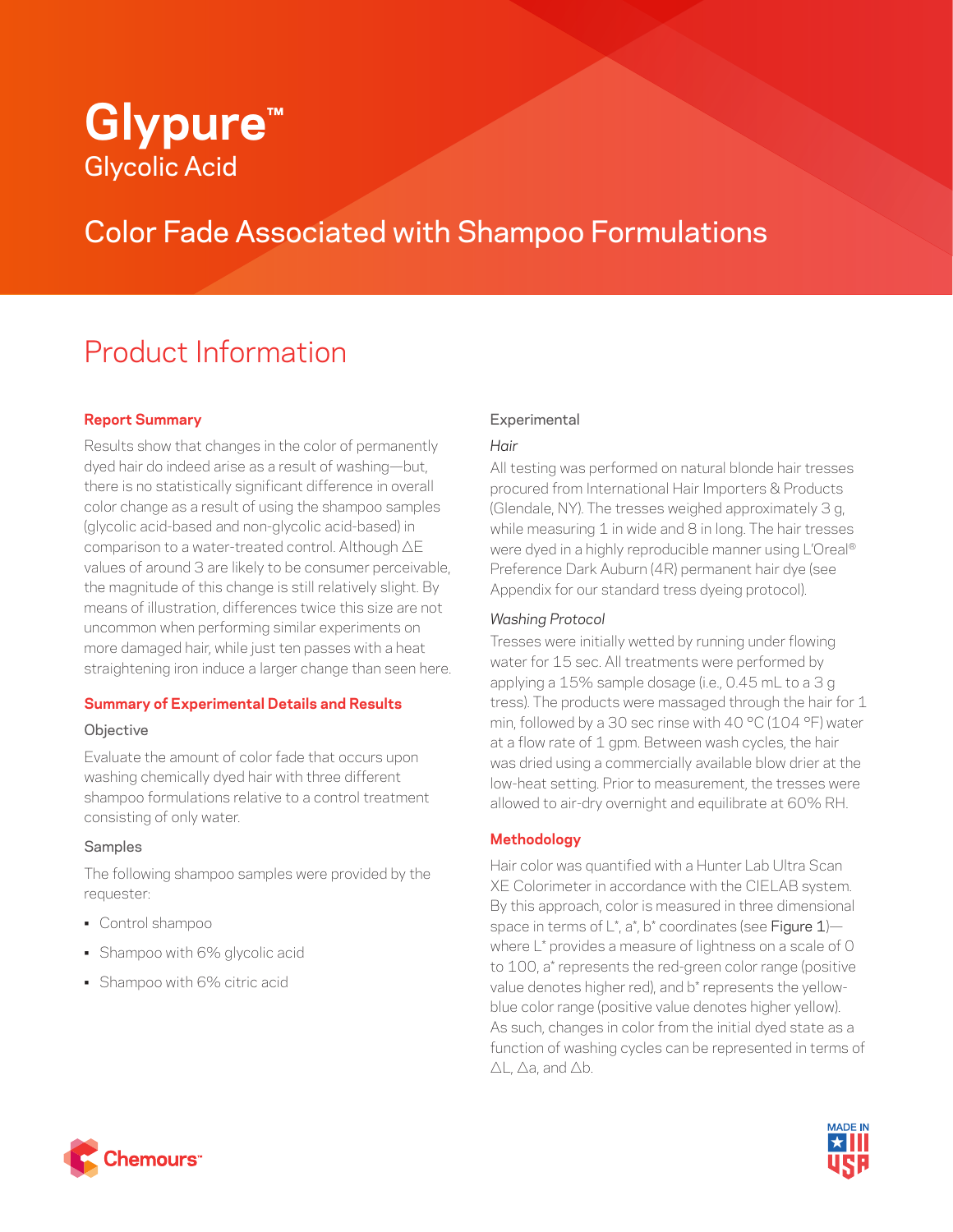In addition, it is common to see an overall color change, ΔE, being reported that is calculated using the equation given below.

 $\Delta E = \sqrt{(\Delta L^2 + \Delta a^2 + \Delta b^2)}$ 





Each test cell involved eight replicate tresses to provide the appropriate statistical rigor. The color of each tress was obtained from the average of ten individual measurements over the length of the hair.

#### **Results**

In each case, data is represented using Box & Whisker plots that were generated using Statistica™ software. Statistical analysis in each case was performed using an ANOVA at the 95% confidence level.

It is most common to see color fade results being reported in terms of an overall value, i.e., ΔE. Results after five and ten washings with the various shampoos are given in Figures 2 and 3.

## **Figure 2. ΔE After Five Washes With the Various Shampoo Formulations**



| Treatment           |   | Mean     | <b>Std</b><br>Dev  | <b>Std Err</b><br>Mean |   |
|---------------------|---|----------|--------------------|------------------------|---|
| Citric shampoo      | 8 | $\geq 0$ | 06                 | 02                     |   |
| Glycolic<br>shampoo | 8 | 19       | 04                 | $\bigcap$ 1            | В |
| Water               | x | 18       | 02                 | 01                     | В |
| Control shampoo 8   |   | 16       | $()$ $\rightarrow$ |                        |   |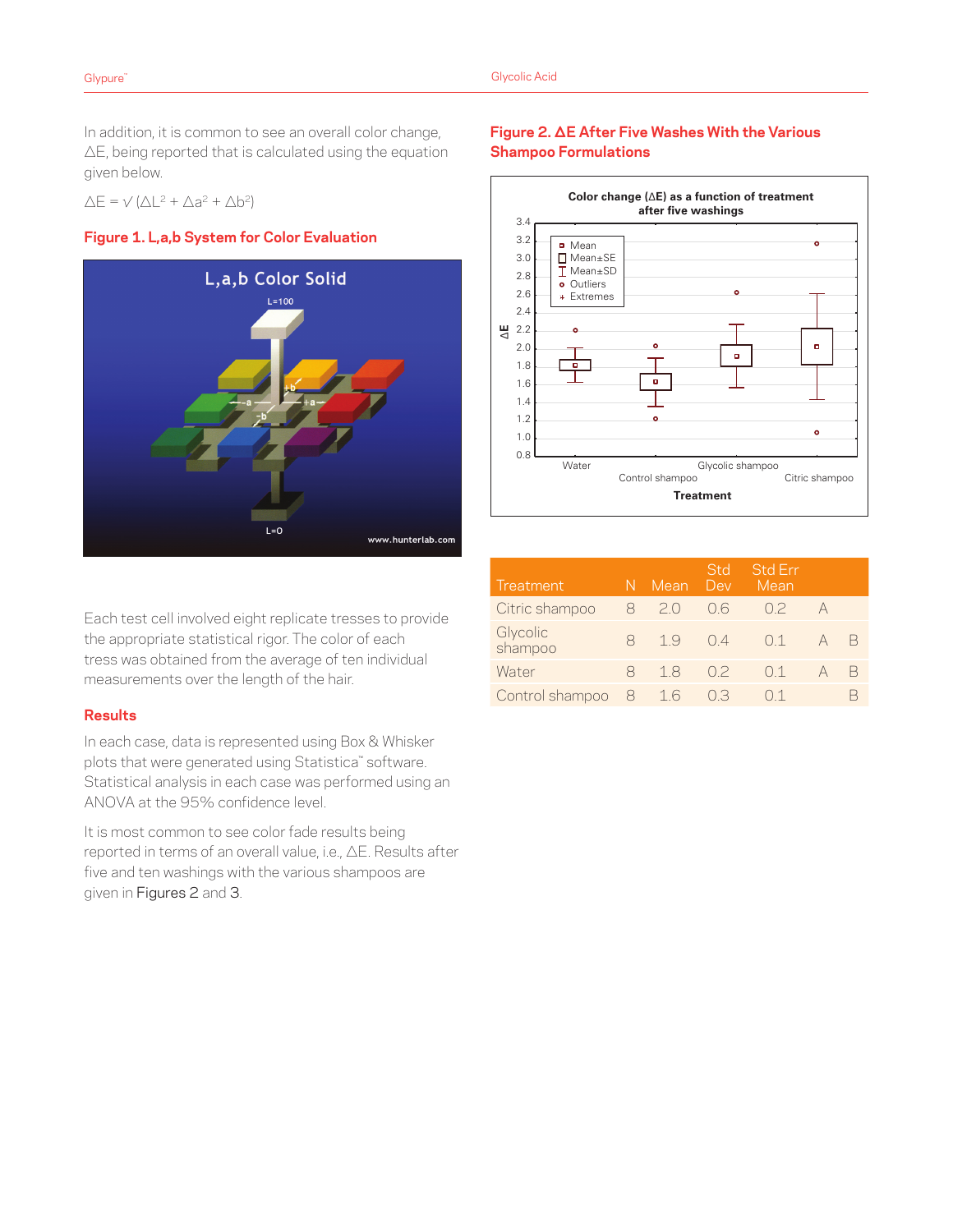#### **Figure 3. ΔE After Ten Washes With the Various Shampoo Formulations**

**Treatment** 



| Treatment        |   | Mean     | Std<br>Dev | <b>Std Err</b><br>Mean |  |
|------------------|---|----------|------------|------------------------|--|
| Glycolic shampoo | Χ | 32       | 02         | 02                     |  |
| Citric shampoo   | x | 31       | 02         | 02                     |  |
| Water            | Χ | 28       | 02         | 02                     |  |
| Control shampoo  |   | $\geq$ / | ハン         |                        |  |

It is widely believed that a  $\Delta E$  value greater than 1 is perceived by most when comparing samples that sit next to each other, while a ΔE of 2 or more is noticeable for samples not adjacently located. This second value is being reached after five washings and has been exceeded after ten washings. Therefore, results suggest perceivable levels of color fade are being induced. With this said, there is very little difference in overall color fade between any of the four treatments—which includes the water control. It is, therefore, evident that the shampoos themselves are not the source of this undesirable occurrence and that water appears to be the culprit. In short, the above results show no statistically significant differences between the overall color fade from the control water treatment and the three shampoo formulas.

Nonetheless, it is noted that the magnitude of this color fade is not especially dramatic. Specifically, considerably higher values are obtained as the hair quality declines and diffusion both into and out of the hair increases. To further put these results in context, ten passes with a commercial straightening iron at the highest temperature setting produced a ΔE of 4–5.

#### **Summary/Conclusions**

Results show that changes in the color of permanently dyed hair do indeed arise as a result of washing—but there is no statistically significant difference in overall color change as a result of using the shampoo samples in comparison to a water-treated control. Although ΔE values of around 3 are likely to be consumer perceivable, the magnitude of this change is still relatively slight. By means of illustration, differences twice this size are not uncommon when performing similar experiments on more damaged hair, while just ten passes with a heat straightening iron induce a larger change than seen here.

#### **Appendix**

#### Standard Tress Dyeing Protocol

The hair was dyed in blocks of 16 tresses per box of dye. The dye was applied to each tress at a dosage of 1 mL per tress (divided into 0.5 mL per side). The dye was left on the hair for 40 min with periodic massaging of each tress to ensure even coloring. The tresses were then rinsed under an intellifaucet set at 40 °C (104 °F) with a controlled flow rate of 1 gpm for 1 min (i.e., until the water ran clear).

#### Commercial Dyeing Kit Used for Tress Preparation

L'Oreal® Preference Dark Auburn (4R)